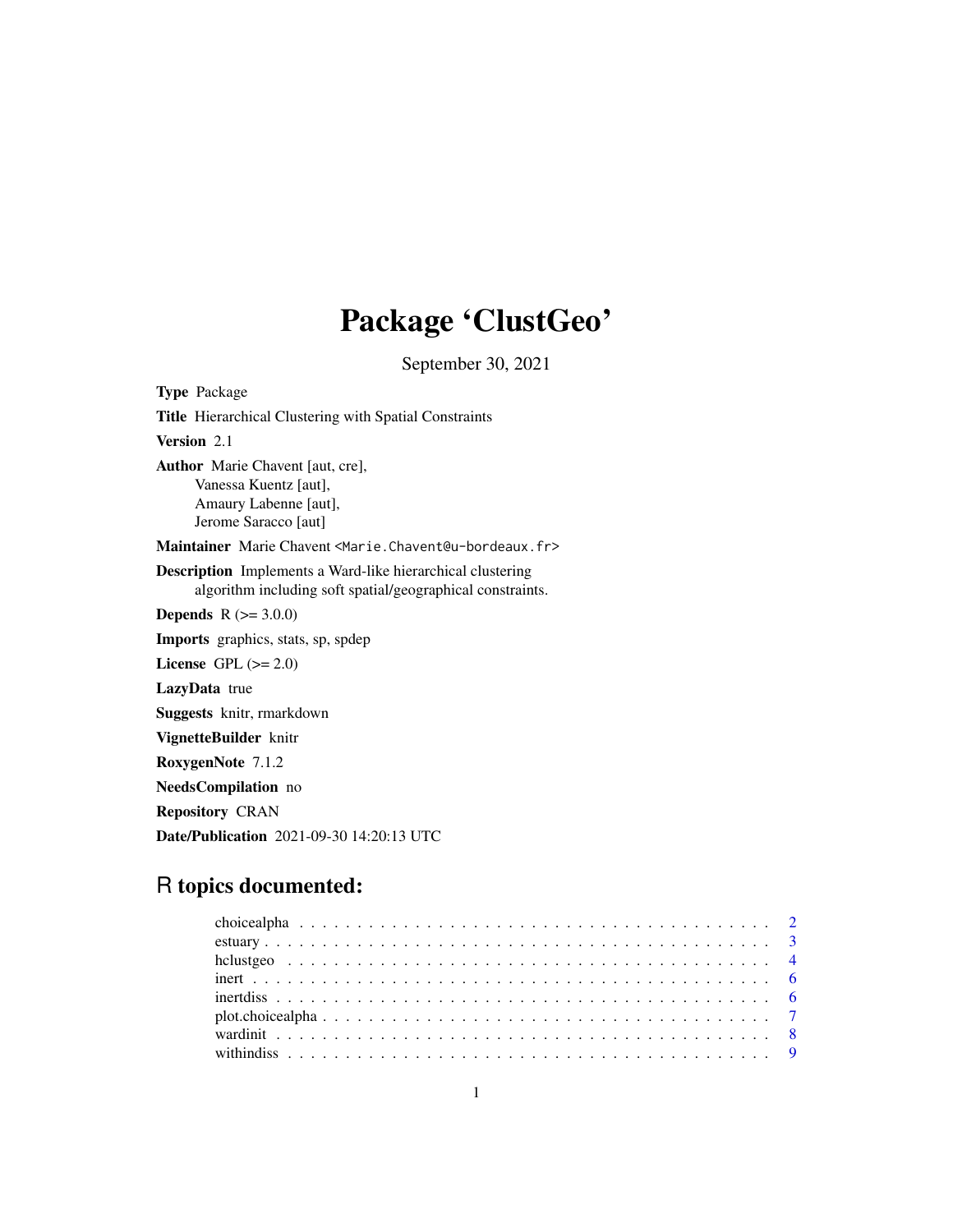#### <span id="page-1-0"></span> $\blacksquare$

<span id="page-1-1"></span>

#### Description

This function calculates the proportion of inertia explained by the partitions in K clusters for a range of mixing parameters alpha. When the proportion of explained inertia calculated with D0 decreases, the proportion of explained inertia calculated with D1 increases. The plot of the two curves of explained inertia (one for D0 and one for D1) helps the user to choose the mixing parameter alpha.

#### Usage

```
choicealpha(D0, D1, range.alpha, K, wt = NULL, scale = TRUE, graph = TRUE)
```
#### Arguments

| D0          | a dissimilarity matrix of class dist. The function as dist can be used to trans-<br>form an object of class matrix to object of class dist. |
|-------------|---------------------------------------------------------------------------------------------------------------------------------------------|
| D1          | an other dissimilarity matrix of class dist.                                                                                                |
| range.alpha | a vector of real values between 0 and 1.                                                                                                    |
| К           | the number of clusters.                                                                                                                     |
| wt          | vector with the weights of the observations. By default, wt=NULL corresponds<br>to the case where all observations are weighted by 1/n.     |
| scale       | if TRUE the two dissimilarity matrices are scaled <i>i.e.</i> divided by their max.                                                         |
| graph       | if TRUE, two graphics (proportion and normalized proportion of explained in-<br>ertia) are drawn.                                           |

#### Value

An object with S3 class "choicealpha" and the following components:

| 0     | a matrix of dimension length (range, alpha) times 2 with the proportion of ex-<br>plained inertia calculated with D0 (first column) and calculated with D1 (second<br>column)         |
|-------|---------------------------------------------------------------------------------------------------------------------------------------------------------------------------------------|
| Onorm | a matrix of dimension length (range alpha) times 2 with the proportion of<br>normalized explained inertia calculated with D0 (first column) and calculated<br>with D1 (second column) |

#### References

M. Chavent, V. Kuentz-Simonet, A. Labenne, J. Saracco. ClustGeo: an R package for hierarchical clustering with spatial constraints. Comput Stat (2018) 33: 1799-1822.

#### See Also

[plot.choicealpha](#page-6-1), [hclustgeo](#page-3-1)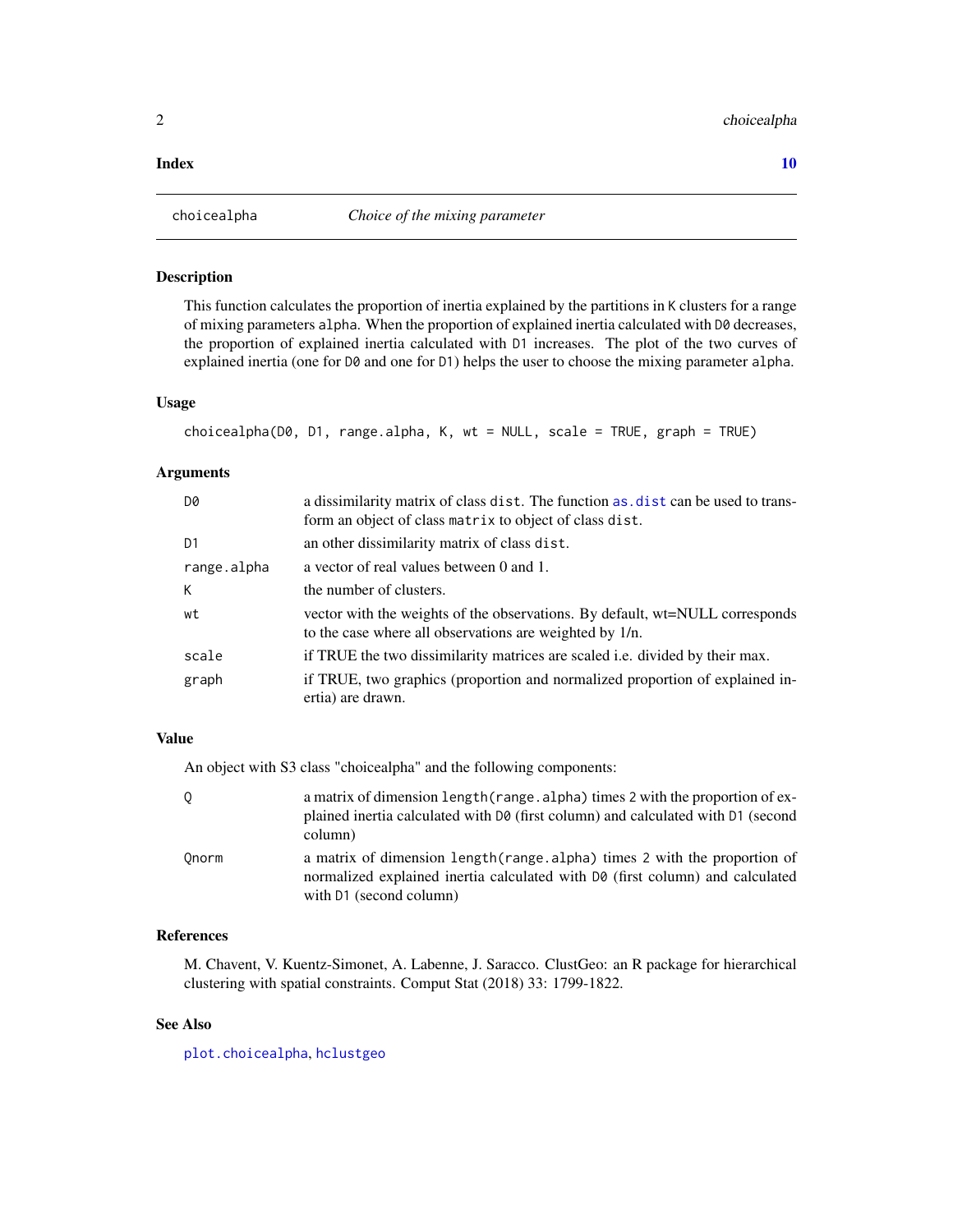#### <span id="page-2-0"></span>estuary 3

#### Examples

```
data(estuary)
D0 <- dist(estuary$dat) # the socio-demographic distances
D1 <- as.dist(estuary$D.geo) # the geographic distances between the cities
range.alpha \leq - seq(0,1,0.1)
K < -5cr <- choicealpha(D0,D1,range.alpha,K,graph=TRUE)
cr$Q # proportion of explained pseudo inertia
cr$Qnorm # normalized proportion of explained pseudo inertia
```
estuary *estuary data*

#### **Description**

Data refering to n=303 French municipalities of gironde estuary (a south-ouest French county). The data are issued from the French population census conducted by the National Institute of Statistics and Economic Studies. The dataset is an extraction of four quantitative socio-economic variables for a subsample of 303 French municipalities located on the atlantic coast between Royan and Mimizan. employ.rate.city is the employment rate of the municipality, that is the ratio of the number of individuals who have a job to the population of working age (generally defined, for the purposes of international comparison, as persons of between 15 and 64 years of age). graduate.rate refers to the level of education of the population that is the highest degree declared by the individual. It is defined here as the ratio for the whole population having completed a diploma equivalent or of upper level to two years of higher education (DUT, BTS, DEUG, nursing and social training courses, license, maitrise, master, DEA, DESS, doctorate, or Grande Ecole diploma). housing.appart is the ratio of apartment housing. agri.land is the part of agricultural area of the municipality.

#### Format

The R dataset estuary is a list of three objects:

- dat: a data frame with the description of the  $n=303$  municipalities on  $p=4$  socio-demographic variables.
- D.geo: a matrix with the geographical distances between the town hall of the n=303 municipalities.
- map: an object of class SpatialPolygonsDataFrame with the map of the gironde estuary.

#### Source

Original data are issued from the French population census of National Institute of Statistics and Economic Studies for year 2009. The agricultural surface has been calculated on data coming from the French National Institute of Geographical and Forestry Information. The calculation of the ratio and recoding of categories have been made by Irstea Bordeaux.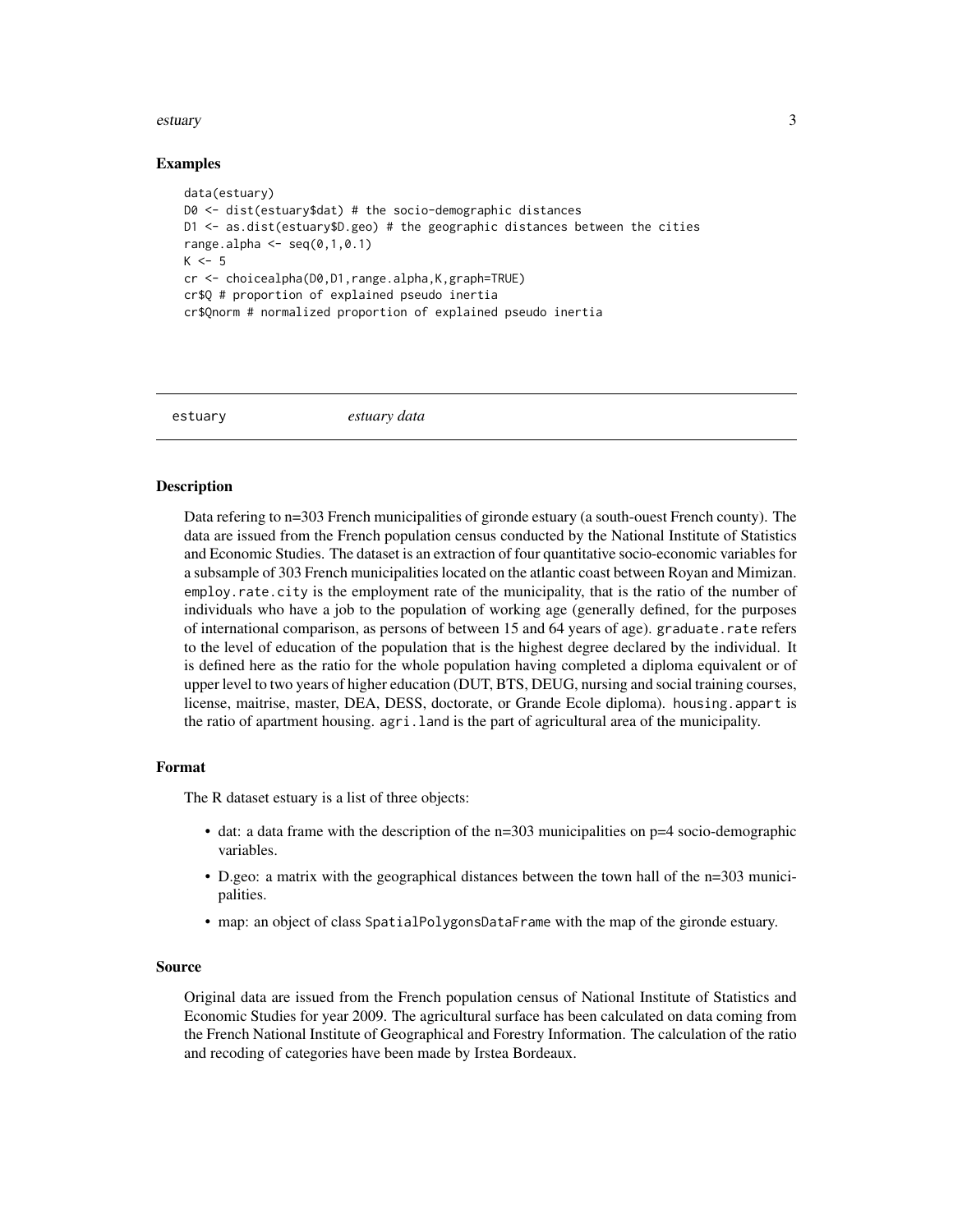#### <span id="page-3-0"></span>References

M. Chavent, V. Kuentz-Simonet, A. Labenne, J. Saracco. ClustGeo: an R package for hierarchical clustering with spatial constraints. Comput Stat (2018) 33: 1799-1822.

#### Examples

```
data(estuary)
names(estuary)
head(estuary$dat)
```
<span id="page-3-1"></span>hclustgeo *Ward clustering with soft contiguity contraints*

#### Description

Implements a Ward-like hierarchical clustering algorithm including soft contiguity constraints. The algorithm takes as input two dissimilarity matrices D0 and D1 and a mixing parameter alpha between 0 an 1. The dissimilarities can be non euclidean and the weights of the observations can be non uniform. The first matrix gives the dissimilarities in the "feature space". The second matrix gives the dissimilarities in the "constraint" space. For instance, D1 can be a matrix of geographical distances or a matrix build from a contiguity matrix. The mixing parameter alpha sets the importance of the constraint in the clustering process.

#### Usage

```
hclustgeo(D0, D1 = NULL, alpha = 0, scale = TRUE, wt = NULL)
```
#### Arguments

| D0    | an object of class dist with the dissimilarities between the n observations. The<br>function as dist can be used to transform an object of class matrix to object<br>of class dist.                      |
|-------|----------------------------------------------------------------------------------------------------------------------------------------------------------------------------------------------------------|
| D1    | an object of class "dist" with other dissimilarities between the same n observa-<br>tions.                                                                                                               |
| alpha | a real value between 0 and 1. This mixing parameter gives the relative impor-<br>tance of D0 compared to D1. By default, this parameter is equal to 0 and D0 is<br>used alone in the clustering process. |
| scale | if TRUE the two dissimilarity matric D0 and D1 are scaled i.e. divided by their<br>max. If D1=NULL, this parameter is no used and D0 is not scaled.                                                      |
| wt    | vector with the weights of the observations. By default, wt=NULL corresponds<br>to the case where all observations are weighted by 1/n.                                                                  |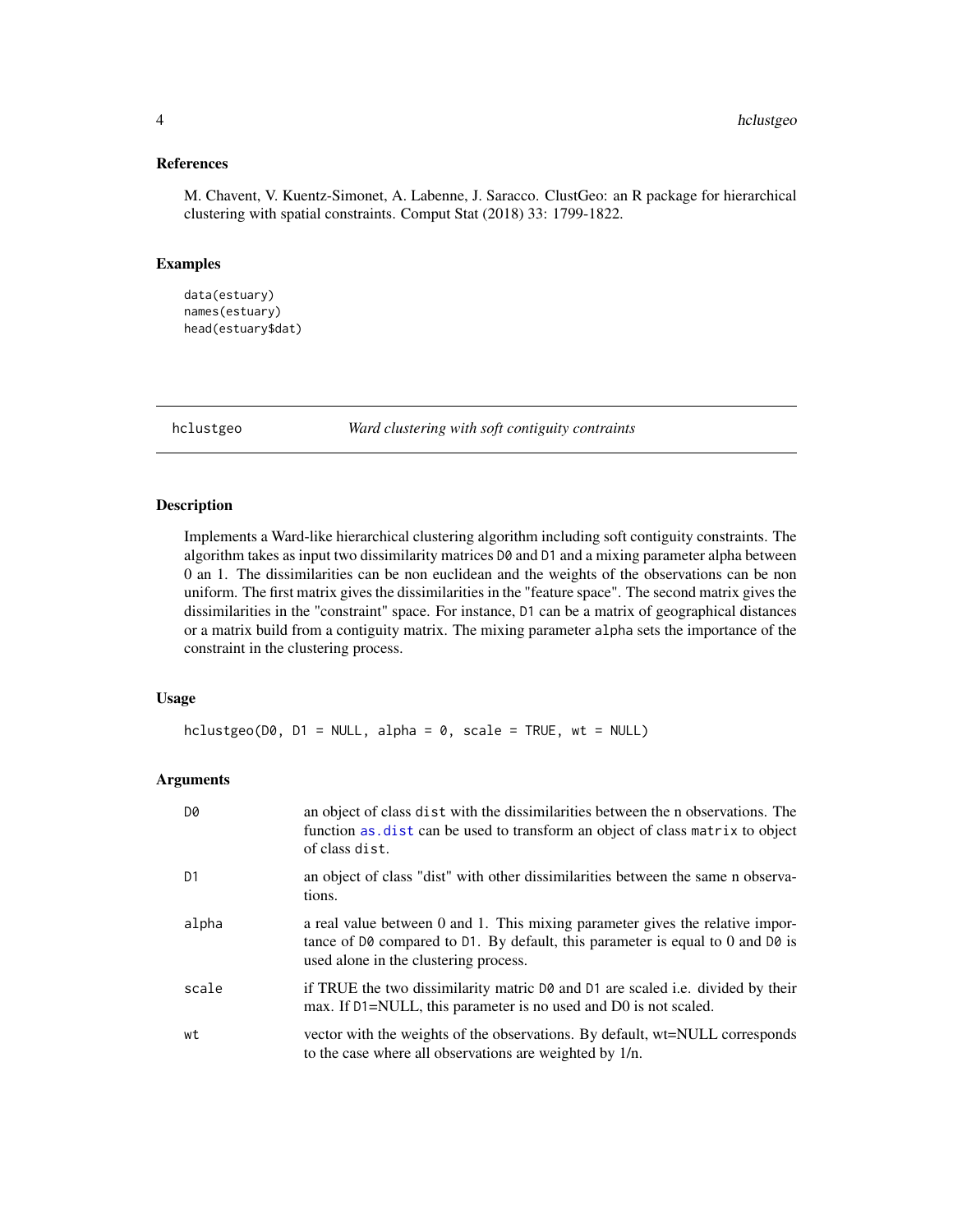#### <span id="page-4-0"></span>hclustgeo 5

#### Details

The criterion minimized at each stage is a convex combination of the homogeneity criterion calculated with D0 and the homogeneity criterion calculated with D1. The parameter alpha (the weight of this convex combination) controls the importance of the constraint in the quality of the solutions. When alpha increases, the homogeneity calculated with D0 decreases whereas the homogeneity calculated with D1 increases.

#### Value

Returns an object of class [hclust](#page-0-0).

#### References

M. Chavent, V. Kuentz-Simonet, A. Labenne, J. Saracco. ClustGeo: an R package for hierarchical clustering with spatial constraints. Comput Stat (2018) 33: 1799-1822.

#### See Also

[choicealpha](#page-1-1)

#### Examples

```
data(estuary)
# with one dissimilarity matrix
w <- estuary$map@data$POPULATION # non uniform weights
D <- dist(estuary$dat)
tree <- hclustgeo(D,wt=w)
sum(tree$height)
inertdiss(D,wt=w)
inert(estuary$dat,w=w)
plot(tree,labels=FALSE)
part <- cutree(tree,k=5)
sp::plot(estuary$map, border = "grey", col = part)
# with two dissimilarity matrix
D0 <- dist(estuary$dat) # the socio-demographic distances
D1 <- as.dist(estuary$D.geo) # the geographical distances
alpha \leq -0.2 # the mixing parameter
tree <- hclustgeo(D0,D1,alpha=alpha,wt=w)
plot(tree,labels=FALSE)
part <- cutree(tree,k=5)
sp::plot(estuary$map, border = "grey", col = part)
```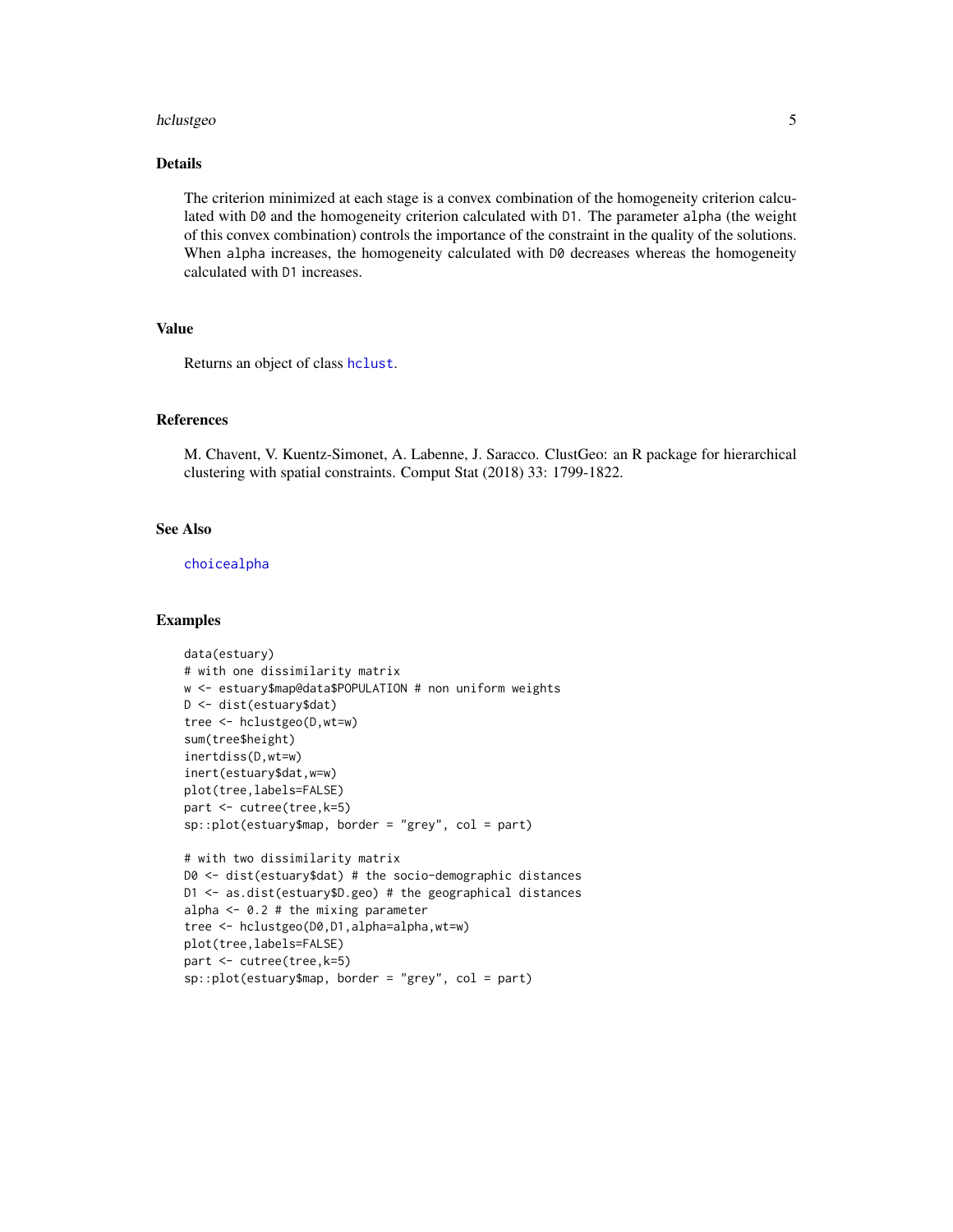<span id="page-5-0"></span>

#### Description

Computes the inertia of a cluster i.e. on a subset of rows of a data matrix.

#### Usage

```
inert(
 Z,
 indices = 1:nrow(Z),wt = rep(1/nrow(Z), nrow(Z)),M = rep(1, ncol(Z))\mathcal{E}
```
#### Arguments

|         | matrix data                             |
|---------|-----------------------------------------|
| indices | vectors representing the subset of rows |
| wt      | weight vector                           |
| M       | diagonal distance matrix                |

#### Examples

```
data(estuary)
n <- nrow(estuary$dat)
Z <- scale(estuary$dat)*sqrt(n/(n-1))
inert(Z) # number of variables
w <- estuary$map@data$POPULATION # non uniform weights
inert(Z,wt=w)
```
#### Description

The pseudo inertia of a cluster is calculated from a dissimilarity matrix and not from a data matrix.

#### Usage

```
inertdiss(D, indices = NULL, wt = NULL)
```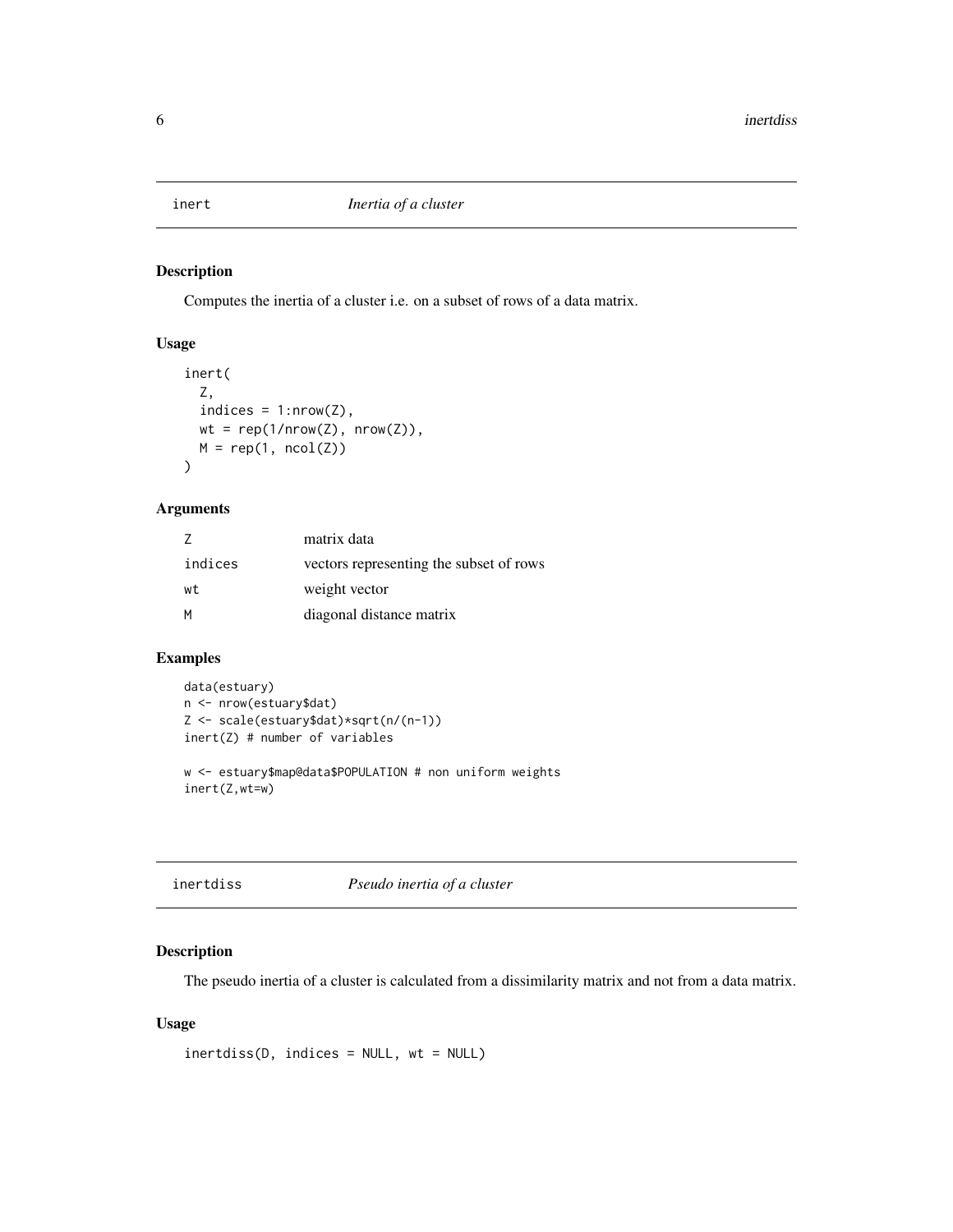#### <span id="page-6-0"></span>plot.choicealpha 7

#### Arguments

| D       | an object of class "dist" with the dissimilarities between the n observations. The<br>function as dist can be used to transform an object of class matrix to object of<br>class "dist". |
|---------|-----------------------------------------------------------------------------------------------------------------------------------------------------------------------------------------|
| indices | a vector with the indices of the subset of observations.                                                                                                                                |
| wt      | vector with the weights of the n observations                                                                                                                                           |

#### References

M. Chavent, V. Kuentz-Simonet, A. Labenne, J. Saracco. ClustGeo: an R package for hierarchical clustering with spatial constraints. Comput Stat (2018) 33: 1799-1822.

#### Examples

```
data(estuary)
n <- nrow(estuary$dat)
Z <- scale(estuary$dat)*sqrt(n/(n-1))
inertdiss(dist(Z)) # pseudo inertia
inert(Z) #equals for euclidean distance
w <- estuary$map@data$POPULATION # non uniform weights
```

```
inertdiss(dist(Z),wt=w)
```
<span id="page-6-1"></span>plot.choicealpha *Plot to choose the mixing parameter*

#### Description

Plot two curves of explained inertia (one for D0 and one for D1) calculated with choicealpha.

#### Usage

```
## S3 method for class 'choicealpha'
plot(
 x,
  norm = FALSE,
  lty = 1:2,pch = c(8, 16),
  type = c("b", "b"),
  col = 1:2,xlab = "alpha",
 ylab = NULL,
  legend = NULL,
  cex = 1,
  ...
)
```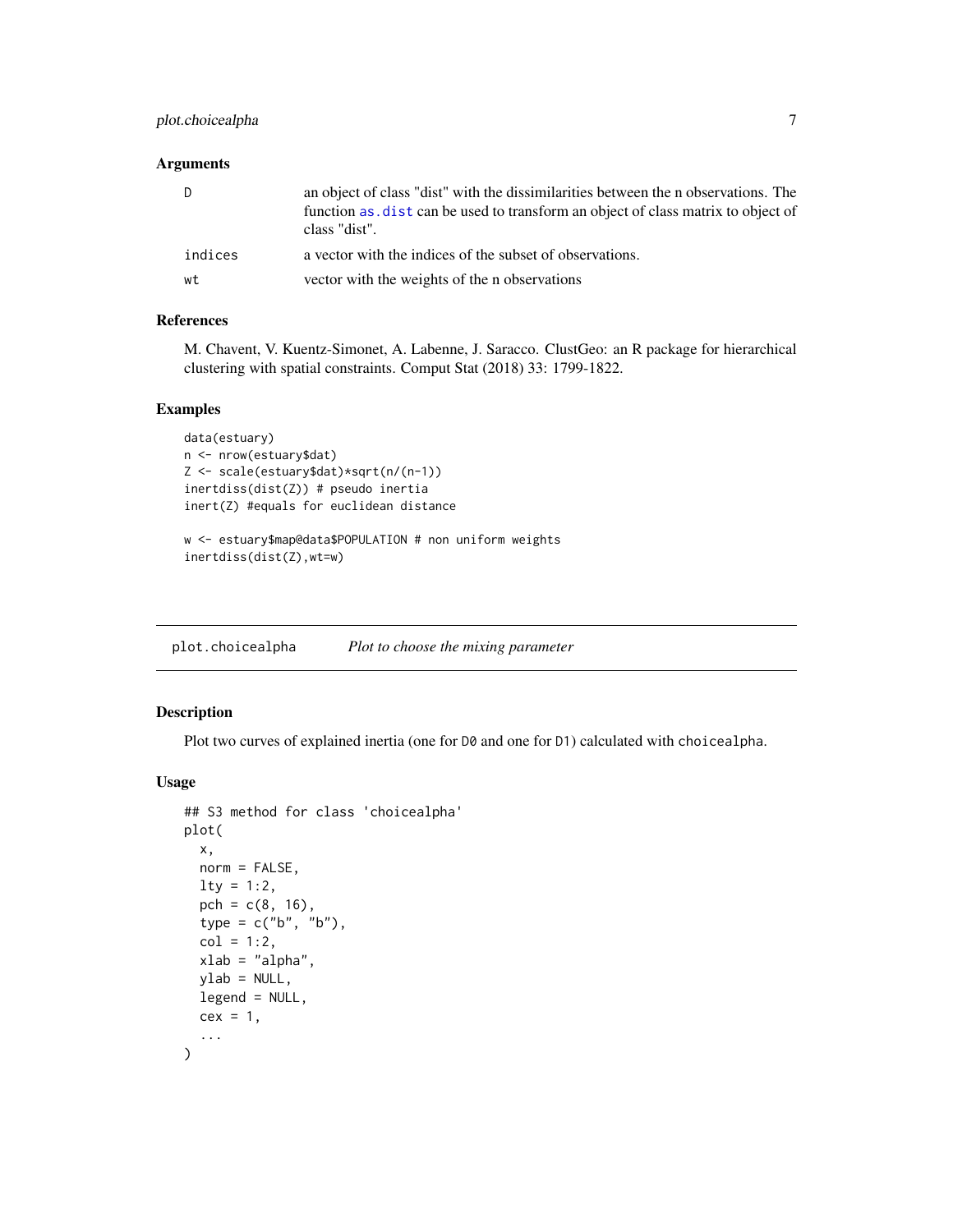#### <span id="page-7-0"></span>Arguments

| $\mathsf{x}$ | an object of class choicealpha.                                                                         |
|--------------|---------------------------------------------------------------------------------------------------------|
| norm         | if TRUE, the normalized explained inertia are plotted. Otherwise, the explained<br>inertia are plotted. |
| lty          | a vector of size 2 with the line types of the two curves. See par                                       |
| pch          | a vector of size 2 specifying the symbol for the points of the two curves. See par                      |
| type         | a vector of size 2 specifying the type of lines of the two curves. See par                              |
| col          | a vector of size 2 specifying the colors the two curves. See par                                        |
| xlab         | the title fot the x axis.                                                                               |
| ylab         | the title fot the y axis.                                                                               |
| legend       | a vector of size two the the text for the legend of the two curves.                                     |
| cex          | text size in the legend.                                                                                |
| $\cdots$     | further arguments passed to or from other methods.                                                      |

#### References

M. Chavent, V. Kuentz-Simonet, A. Labenne, J. Saracco. ClustGeo: an R package for hierarchical clustering with spatial constraints. Comput Stat (2018) 33: 1799-1822.

#### See Also

[choicealpha](#page-1-1)

#### Examples

```
data(estuary)
D0 <- dist(estuary$dat)
D1 <- as.dist(estuary$D.geo) # the geographic distances between the cities
range.alpha \leq seq(0,1,0.1)
K < -5cr <- choicealpha(D0,D1,range.alpha,K,graph=FALSE)
plot(cr,cex=0.8,norm=FALSE,cex.lab=0.8,ylab="pev",
        col=3:4,legend=c("socio-demo","geo"), xlab="mixing parameter")
plot(cr,cex=0.8,norm=TRUE,cex.lab=0.8,ylab="pev",
         col=5:6,pch=5:6,legend=c("socio-demo","geo"), xlab="mixing parameter")
```
wardinit *Ward aggregation measures between singletons*

#### Description

This function calculates the Ward aggregation measures between pairs of singletons.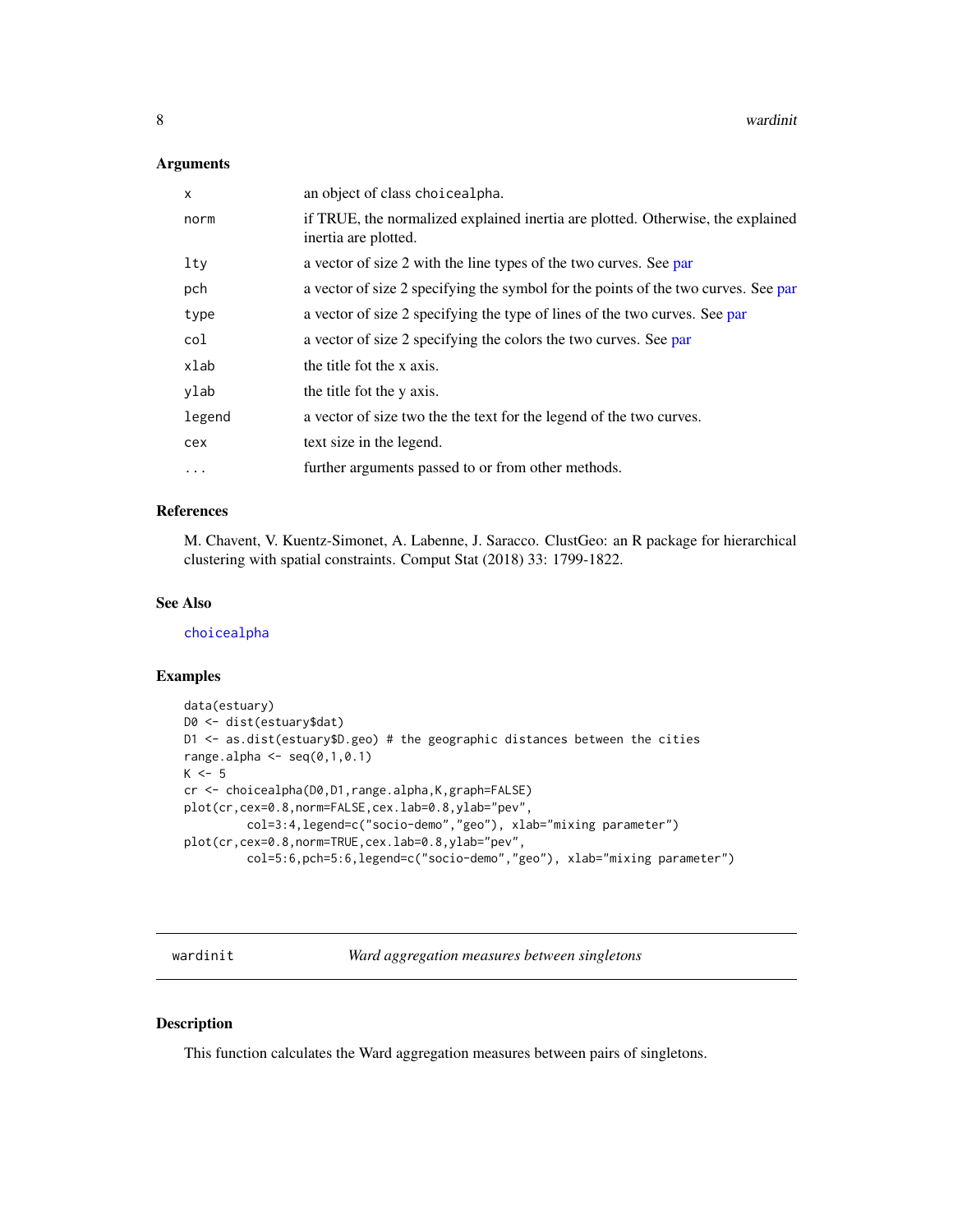#### <span id="page-8-0"></span>withindiss **9**

#### Usage

 $wardinit(D, wt = NULL)$ 

#### **Arguments**

| D  | a object of class "dist" with the dissimilarities between the n obsevations. The |
|----|----------------------------------------------------------------------------------|
|    | function as dist can be used to transform an object of class matrix to object of |
|    | class "dist".                                                                    |
| wt | vector with the weights of the observations. By default, wt=NULL corresponds     |
|    | to the case where all observations are weighted by 1/n.                          |

#### Details

The Ward agreggation measure between to singletons i and j weighted by wi and wj is: (wiwj)/(wi+wj)dij^2 where dij is the dissimilarity between i and j.

#### Value

Returns an object of class dist with the Ward aggregation measures between the n singletons.

#### References

M. Chavent, V. Kuentz-Simonet, A. Labenne, J. Saracco. ClustGeo: an R package for hierarchical clustering with spatial constraints. Comput Stat (2018) 33: 1799-1822.

withindiss *Dissimilarity based pseudo within-cluster inertia of a partition*

#### Description

This function performs the pseudo within-cluster inertia of a partition from a dissimilarity matrix.

#### Usage

```
withindiss(D, part, wt = NULL)
```
#### Arguments

| D    | an object of class "dist" with the dissimilarities between the n observations. The |
|------|------------------------------------------------------------------------------------|
|      | function as, dist can be used to transform an object of class matrix to object of  |
|      | class "dist".                                                                      |
| part | a vector with group membership.                                                    |
| wt   | vector with the weights of the observations                                        |

#### References

M. Chavent, V. Kuentz-Simonet, A. Labenne, J. Saracco. ClustGeo: an R package for hierarchical clustering with spatial constraints. Comput Stat (2018) 33: 1799-1822.